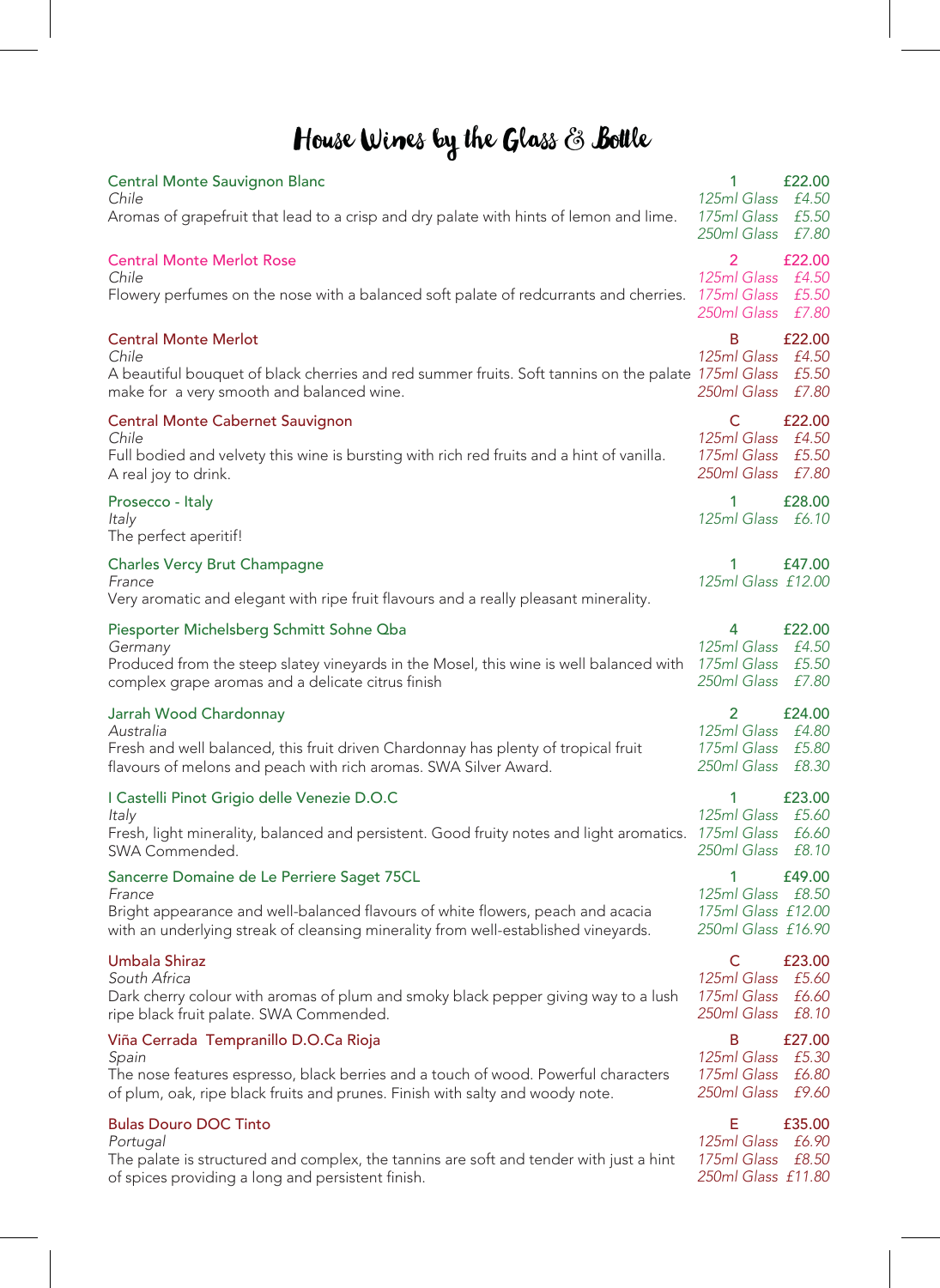## Chile

|   | 1 Via Alta Chardonnay Reserva                                                                                                                                                                      | $\overline{2}$ | £25.00 |
|---|----------------------------------------------------------------------------------------------------------------------------------------------------------------------------------------------------|----------------|--------|
|   | A fresh, tropical fruit flavoured Chardonnay. This wine displays lots of refreshing citrus<br>acidity to give a great lift on the palate.                                                          |                |        |
|   | 2 Via Alta Cabernet Sauvignon Reserva                                                                                                                                                              | $\mathsf{C}$   | £25.00 |
|   | A deep-coloured, rich blackcurrant flavoured Cabernet Sauvignon. This wine has a long<br>finish with a hint of mint.                                                                               |                |        |
| 3 | Via Alta Merlot Reserva                                                                                                                                                                            | $\mathsf{C}$   | £25.00 |
|   | Rich and concentrated that packs all you want from this easy drinking Merlot. Great stuff!<br>SWA Commended.                                                                                       |                |        |
|   | 4 Alma de Chile Pinot Noir Special Reserva                                                                                                                                                         | B              | £29.00 |
|   | Bright cherry fruit on the nose with hints of tea leaf and eucalyptus. Light and spicy<br>(white pepper and nutmeg) in the mouth with clean strawberry fruit flavours.                             |                |        |
|   | South Agrica                                                                                                                                                                                       |                |        |
| 5 | <b>Illusion Pinotage</b>                                                                                                                                                                           | C              | £26.00 |
|   | A beautiful mulberry nose that is clean and fresh. The palate is medium-bodied with chewy black fruit.<br>A hint of Provençal herbs and fennel, leading to a nicely poised finish. SWA Gold Award. |                |        |
| 6 | <b>Illusion Chenin Blanc</b>                                                                                                                                                                       | 3              | £26.00 |
|   | Green apples and peach aromas jump out of the glass, this Chenin is floral and fun with the<br>perfect balance of sweetness and acidity! SWA Commended.                                            |                |        |

#### 7 Umbala Sauvignon Blanc

Green fig and fresh lemon aromas that give way to an intensely flavoured fruit driven wine. SWA Commended.

1 £23.00

C £23.00

#### 8 Umbala Shiraz

Dark cherry colour with aromas of plum and smoky black pepper giving way to a lush ripe black fruit palate. SWA Commended.



Champagne, White and Rosé wines are designated numbers from 1 to 9, with 1 being the driest and 9 being the sweetest. Red wines are designated letters from A to E, with A being the lightest and softest and E being the deepest and fullest.

White - Green | Red - Red | Rose - Pink

The Cottage Hotel are proud to be using le Verre De Vin system for wine freshness, serving you best quality wines. Some wines may vary subject to availability.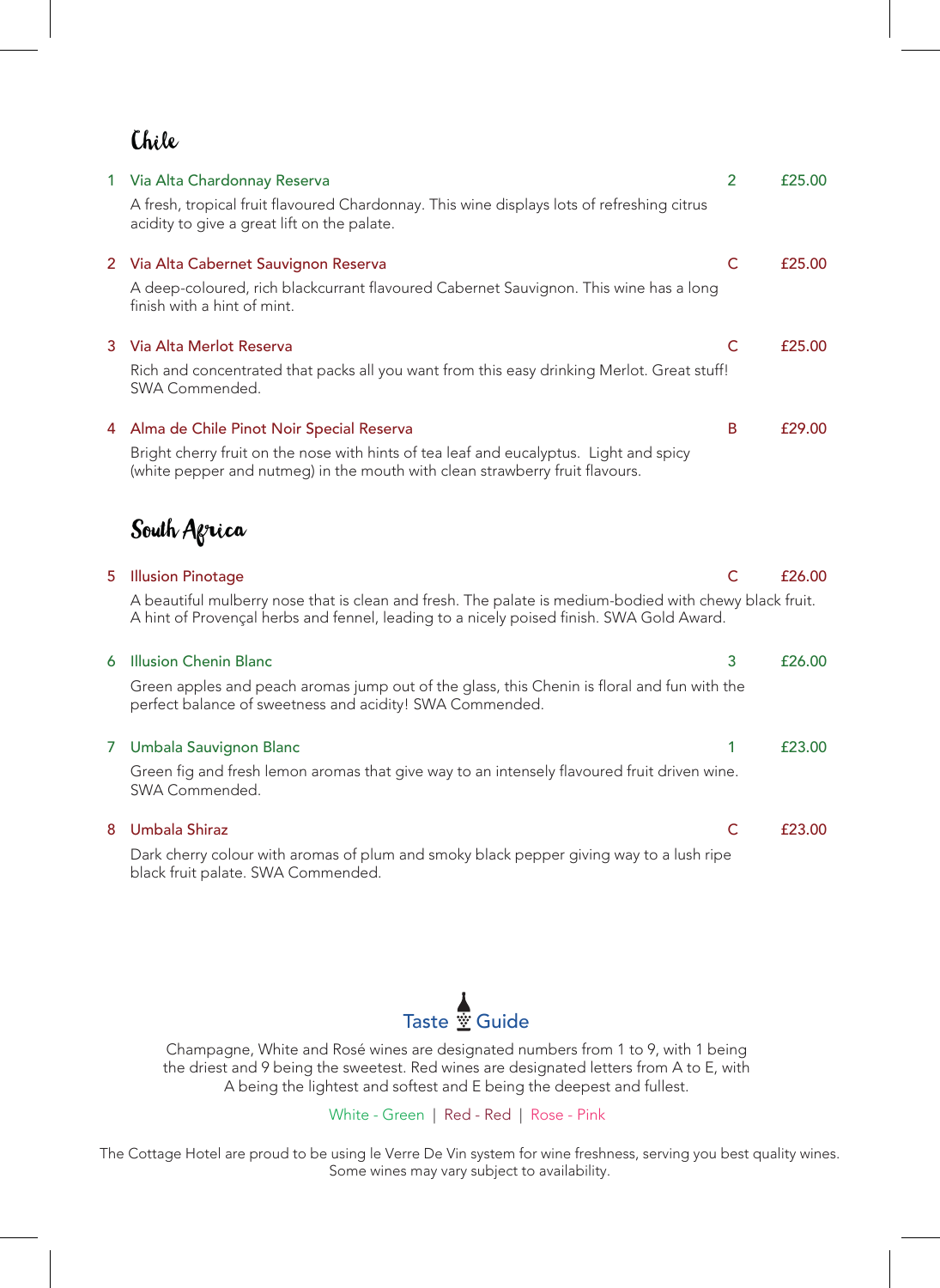#### Australia

| 9 Jarrah Wood Chardonnay                                                                                                                                                    | £24.00 |
|-----------------------------------------------------------------------------------------------------------------------------------------------------------------------------|--------|
| Fresh and well balanced, this fruit driven Chardonnay has plenty of tropical fruit flavours<br>of melons and peach with rich aromas. SWA Silver Award.                      |        |
| 10 Jarrah Wood Shiraz                                                                                                                                                       | £24.00 |
| This classic Australian Shiraz is packed with ripe cherry and raspberry flavours with a<br>pepper spice finish. SWA Commended.                                              |        |
| 11 Growers Gate Cabernet Sauvignon                                                                                                                                          | £28.00 |
| Aromas of fresh, lifted mint and blackcurrant combine with ripe, dark berry flavours and<br>a soft acidity to produce a wine with a rich, persistent finish. SWA Commended. |        |
| 12 Calabria Cool Climate Riesling                                                                                                                                           | £38.00 |
| The aromatics leap out of the glass which develop into fantastic citrus flavours with an                                                                                    |        |

tics leap out ot the glass which develop into fantastic citrus flavours with an underlying spice.

### New Zealand

#### 13 Turtle Bay Sauvignon Blanc

Apple-green hue with pungent aromas of guava and melon interlaced with tomato leaf and ripe nettle greens. Shows all the hallmarks of Marlborough and its benchmark varietal, Sauvignon Blanc.

#### 14 Waddling Duck Pinot Noir

The bouquet is rich in fruit flavours of sweet and black cherries which harmonies beautifully with the notes of oak. A medium level of soft, ripe tannins provides a silky texture to this lingering, accessible wine.

## Spain

| 15 Viña Cerrada Tempranillo D.O.Ca Rioja                                                                                                                            | B | f27.00 |
|---------------------------------------------------------------------------------------------------------------------------------------------------------------------|---|--------|
| The nose features espresso, black berries and a touch of wood. Powerful characters of plum,<br>oak, ripe black fruits and prunes. Finish with salty and woody note. |   |        |
| 16 Fincas de Azabache Barrel Fermented D.O.Ca Rioja Blanco                                                                                                          | 2 | £35.50 |
| Attractive fresh bouquet - fresh, zesty with added complexity of flavour due to its barrel<br>fermentation.                                                         |   |        |
| 17 Viña Cerrada Reserva D.O.Ca Rioja                                                                                                                                | D | £48.00 |
| This wine is cherry red with brick red tones. There are intense, spicy, ripe cherry and plum                                                                        |   |        |

aromas merged with notes of tobacco, toffee, vanilla and wood. On the palate, the body is full and fleshy with excellent balance.

#### B £42.00

1 £33.00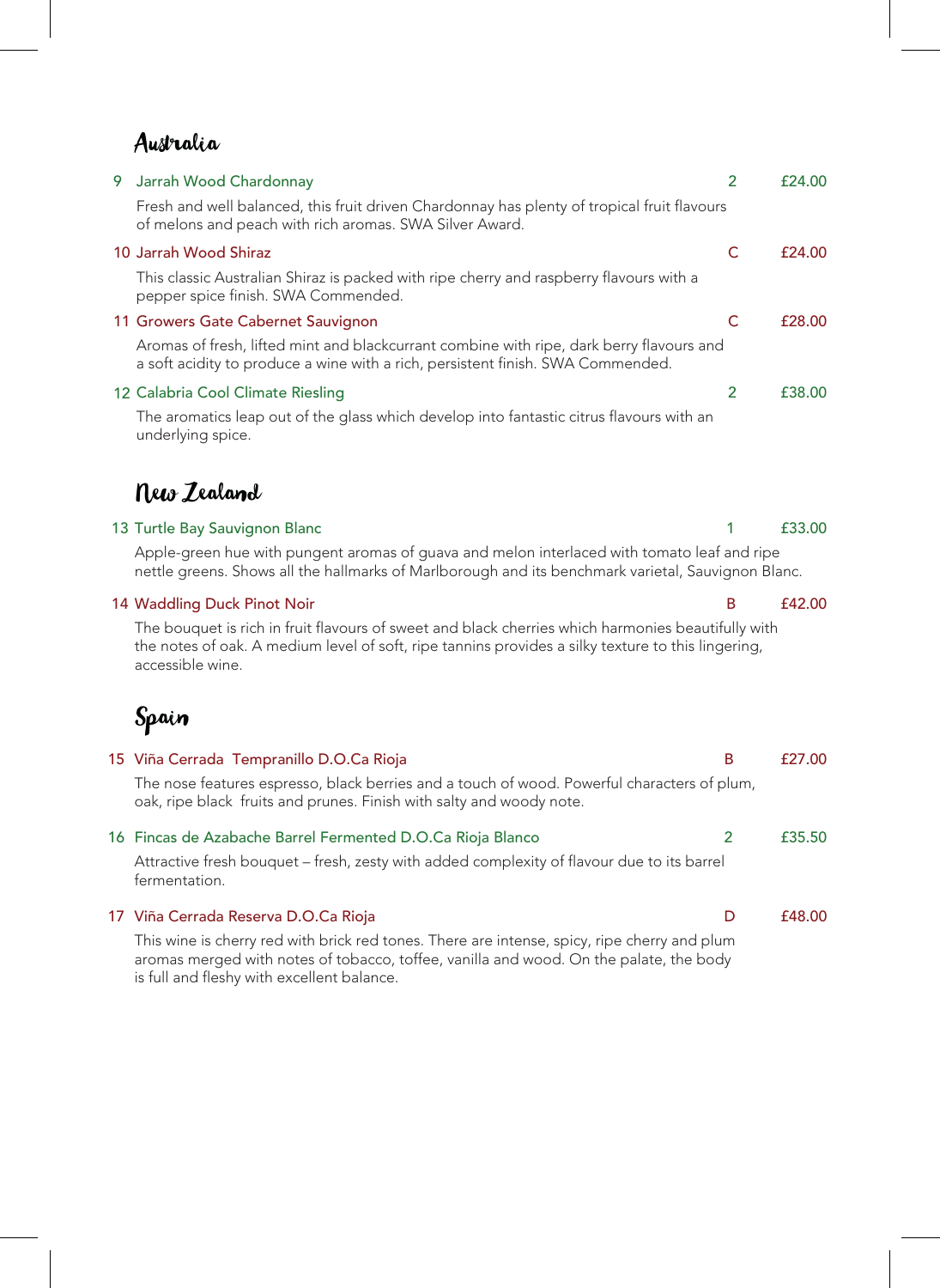| ltaly |
|-------|
|-------|

| 18   Castelli Pinot Grigio delle Venezie D.O.C<br>Fresh, light minerality, balanced and persistent. Good fruity notes and light aromatics.<br>SWA Commended.                                                                              | 1              | £23.00 |
|-------------------------------------------------------------------------------------------------------------------------------------------------------------------------------------------------------------------------------------------|----------------|--------|
| 19   Castelli Pinot Grigio Blush delle Venezie D.O.C<br>Slightly mineral, soft and persistent with fruity notes and light aromatics. SWA Bronze Award.                                                                                    | $\overline{2}$ | £24.00 |
| 20 Montepulciano d'Abruzzo Emotivo<br>Soft, ripe fruity flavours, with hints of cherries. Light with delicious acidity.                                                                                                                   | $\mathsf{C}$   | £25.00 |
| Lalifornia                                                                                                                                                                                                                                |                |        |
| 21 Monterey Bay Chardonnay<br>A fabulous balance of refreshing citrus and tropical fruit flavours with just a hint of<br>vanilla on the finish.                                                                                           | $\overline{2}$ | £25.00 |
| 22 Monterey Bay Merlot<br>A reflection of the refreshing Californian style of easy drinking wines. The wonderful<br>plummy fruit flavours melt into a hint of chocolate and are supported by light tannins.<br>SWA Bronze Award.          | B              | £25.00 |
| 23 Monterey Bay Zinfandel Rose<br>Quite the most delicious wine, a racy mix of watermelon and cherry with a delectable<br>sweetness. SWA Commended.                                                                                       | 5              | £25.00 |
| Argentina                                                                                                                                                                                                                                 |                |        |
| 24 La Grupa Chenin Blanc Torrontes<br>A beautiful blend of flora aromatics from Argentina's signature varietal Torrontes with a<br>backbone of crisp Chenin Blanc. A wonderful wine with white stone fruit flavours and<br>hints of rose. | 3              | £27.00 |
| 25 La Grupa Malbec<br>An up - front ripe red fruit nose with sweet spice hints, that lead into a voluminous<br>structure of cherries and plum, followed by a warming pleasant finish.                                                     | D              | £27.00 |
| 26 Luigi Bosca Malbec Finca La Linda<br>Marked intense red colour. Aromas of Morello cherries and spices. Velvety, well<br>structured, refined and delicious. Great with red meat!                                                        | D              | £38.00 |



Champagne, White and Rosé wines are designated numbers from 1 to 9, with 1 being the driest and 9 being the sweetest. Red wines are designated letters from A to E, with A being the lightest and softest and E being the deepest and fullest.

White - Green | Red - Red | Rose - Pink

The Cottage Hotel are proud to be using le Verre De Vin system for wine freshness, serving you best quality wines. Some wines may vary subject to availability.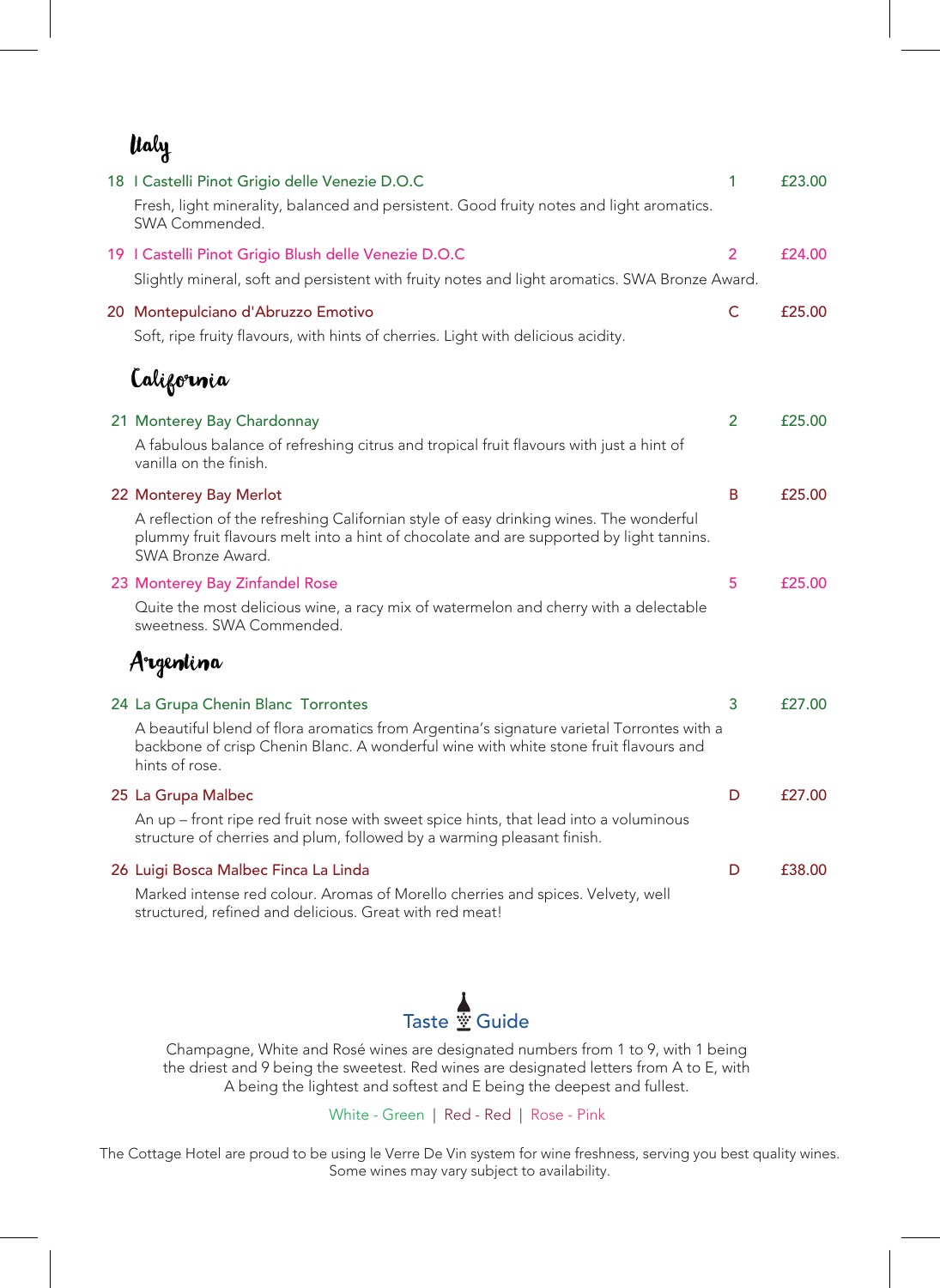## Portugal

| $\mathbf{v}$ and $\mathbf{v}$                                                                                                                                                                                               |                |        |
|-----------------------------------------------------------------------------------------------------------------------------------------------------------------------------------------------------------------------------|----------------|--------|
| 27 Bulas Douro DOC Tinto                                                                                                                                                                                                    | Е              | £35.00 |
| The palate is structured and complex, the tannins are soft and tender with just a hint of<br>spices providing a long and persistent finish.                                                                                 |                |        |
| <b>England</b>                                                                                                                                                                                                              |                |        |
| 28 Sharpham Dart Valley Reserve White                                                                                                                                                                                       | $\overline{2}$ | £31.00 |
| This off dry and ever popular wine has a light, fresh character achieved by carefully blending<br>the different grape varieties and partially ageing in American Oak. Lovely fruit aromas with<br>supple delicate flavours. |                |        |
| Germany                                                                                                                                                                                                                     |                |        |
| 29 Piesporter Michelsberg Schmitt Sohne Qba                                                                                                                                                                                 | 4              | £22.00 |
| Produced from the steep slatey vineyards in the Mosel, this wine is well balanced with<br>complex grape aromas and a delicate citrus finish                                                                                 |                |        |
| <b>France Alsace</b>                                                                                                                                                                                                        |                |        |
| 30 Vins d'Alsace Arthur Metz Gewurztraminer                                                                                                                                                                                 | 3              | £39.00 |
| A very intensive golden yellow and straw colour. Aromas of flowers, spices andexotic<br>fruits such as litchi and passion fruit. Rich, full-bodied and well-structured. Lovely length<br>on the palate.                     |                |        |
| Joire                                                                                                                                                                                                                       |                |        |
| 31 Sancerre Domaine de Le Perriere Saget 75CL                                                                                                                                                                               | 1              | £49.00 |
| Bright appearance and well-balanced flavours of white flowers, peach and acacia with an<br>underlying streak of cleansing minerality from well-established vineyards.                                                       |                |        |

## Red Rhone

| 32 Cotes du Rhone Victor Berard                                                                                                      | f29.00 |
|--------------------------------------------------------------------------------------------------------------------------------------|--------|
| Warm spicy wine that has a soft peppery taste coming from the Grenache and Syrah varietals.                                          |        |
| 33 Chateauneuf du Pape 38 Parcelles                                                                                                  | £63.00 |
| The Quiot family have been producing wine in the Rhone since 1748. A full-bodied,<br>powerful Chateauneuf with intense black fruits. |        |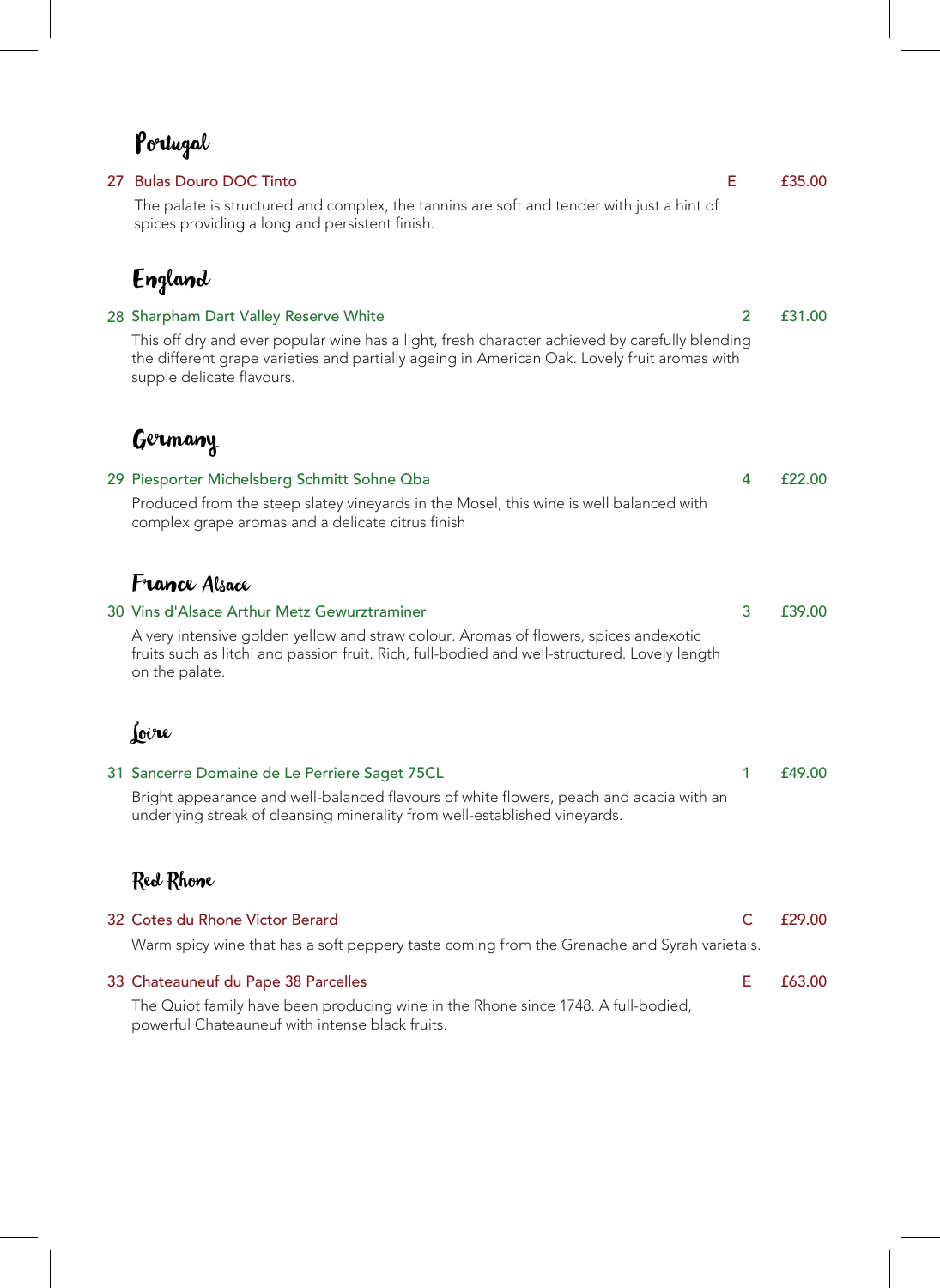#### White Burgundy

| 34              | Macon Lugny 'Les Genievres' Louis Latour                                                                                                                                                                                    | 1              | £44.00  |
|-----------------|-----------------------------------------------------------------------------------------------------------------------------------------------------------------------------------------------------------------------------|----------------|---------|
|                 | Delicious Chardonnay from Louis Latour. Full, buttery yet fresh with a lovely aromatic nose,<br>it's subtle but powerful with a long dry aftertaste.                                                                        |                |         |
| 35 <sub>1</sub> | Chablis 1ER Cru Les Vaucopins J Moreau                                                                                                                                                                                      | $\overline{2}$ | £65.00  |
|                 | Grown by the river Serein, very pale in colour, a complex nose of grapefruit zest and<br>brioche with a pleasant citrus freshness and beautiful smoked mineral character.                                                   |                |         |
|                 | Red Burgundy                                                                                                                                                                                                                |                |         |
| 36              | Fleurie Domaine Presle Mommessin 75CL                                                                                                                                                                                       | B              | £38.00  |
|                 | A garnet colour with aromas of violets and roses lead in to an elegant and feminine<br>palate of delicate raspberry and strawberry fruit.                                                                                   |                |         |
| 37              | <b>Gevrey Chambertin Louis Latour</b>                                                                                                                                                                                       | D              | £106.00 |
|                 | Aromas of lightly-wooded blackcurrant. On the palate blackcurrant and liquorice blend<br>beautifully and are accompanied by a slight peppery finish, enhanced by silky tannins.                                             |                |         |
|                 | Red Bordeaux                                                                                                                                                                                                                |                |         |
| 38              | Chateau le Gardera Bordeaux Superieur                                                                                                                                                                                       | C              | £33.00  |
|                 | This fantastic property is among the best of the appellation, producing firm, rich wine from<br>60% Merlot and 40% Cabernet Sauvignon. Le Gardera has fine tannins, soft fruit with subtle<br>oak and an excellent balance. |                |         |
| 39              | <b>Saint Emilion Reserve Dulong</b>                                                                                                                                                                                         | C              | £38.00  |
|                 | Round and supple attack on the palate. Great, rich and fleshy structure. Notes of liquorice,<br>red and black fruits aromas at the end.                                                                                     |                |         |
| 40              | Chateau Perron Lalande de Pomerol                                                                                                                                                                                           | D              | £63.00  |
|                 | Supple and fleshy, with the generous plum/berry fruit of the appellation's Merlot, lifted by<br>a seam of mineral elegance and some fresh currant notes from the Cabernets.                                                 |                |         |



Champagne, White and Rosé wines are designated numbers from 1 to 9, with 1 being the driest and 9 being the sweetest. Red wines are designated letters from A to E, with A being the lightest and softest and E being the deepest and fullest.

White - Green | Red - Red | Rose - Pink

The Cottage Hotel are proud to be using le Verre De Vin system for wine freshness, serving you best quality wines. Some wines may vary subject to availability.